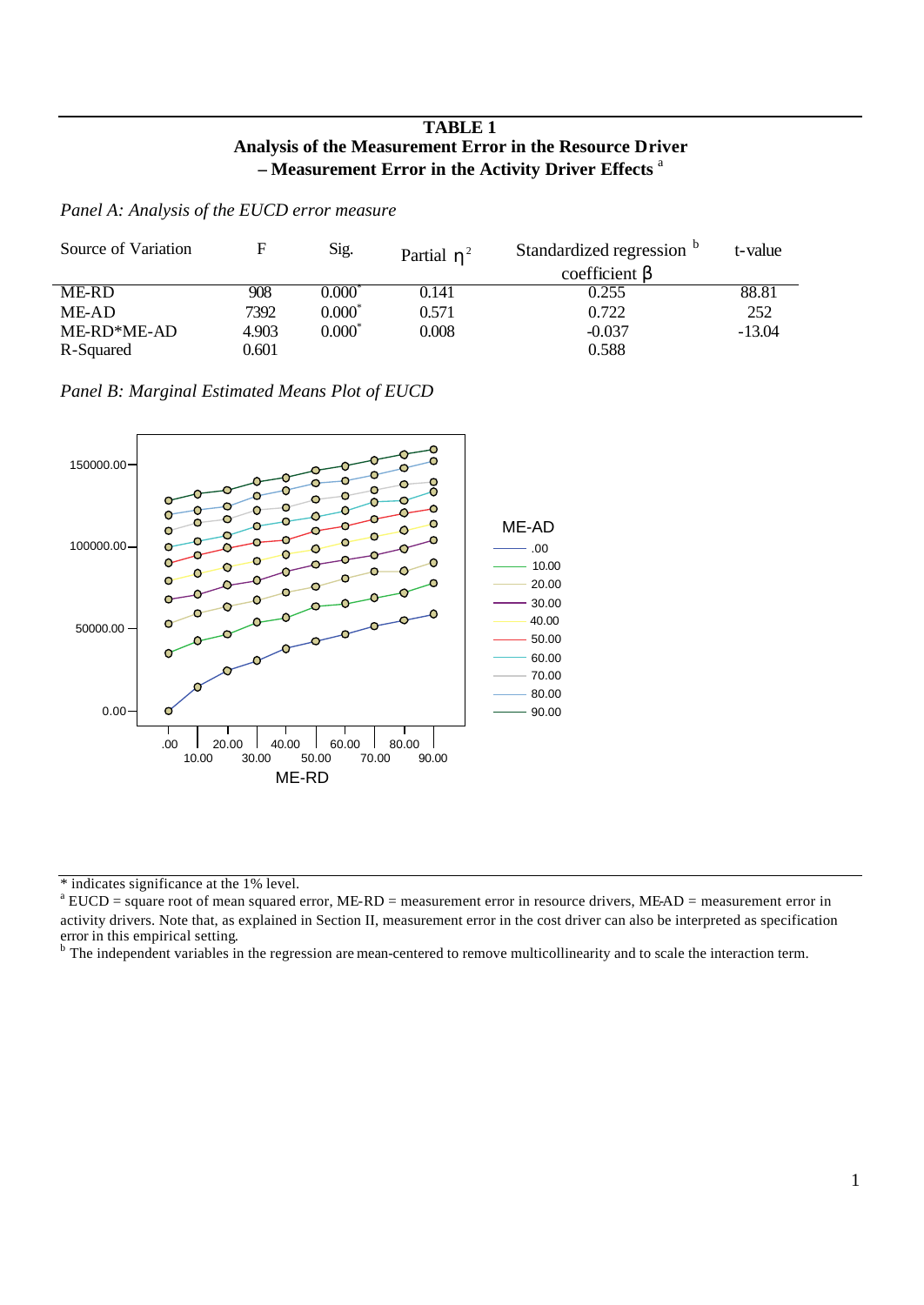## **TABLE 2 Analysis of the Aggregation Error in the Activity Cost Pools – Measurement Error in the Resource Drivers Effects**

| Panel A: Analysis of the EUCD error measure for the full sample <sup>a</sup> |       |           |               |                                                  |           |  |
|------------------------------------------------------------------------------|-------|-----------|---------------|--------------------------------------------------|-----------|--|
| Source of Variation                                                          |       | Sig.      | Partial $h^2$ | Standardized regression b<br>coefficient $\beta$ | t-value   |  |
| AE-ACP                                                                       | 20.6  | 0.000*    | 0.004         | 0.047                                            | 11.131    |  |
| ME-RD                                                                        | 511   | $0.000^*$ | 0.084         | 0.284                                            | 67.145    |  |
| AE-ACP*ME-RD                                                                 | 19.6  | $0.000*$  | 0.031         | $-0.161$                                         | $-38.143$ |  |
| R-Squared                                                                    | 0.113 |           |               | 0.109                                            |           |  |

*Panel B: Marginal Estimated Means Plot of EUCD*



*Panel C: Correlation analysis for the split samples*

| Pearson <sup>c</sup> correlation of EUCD with | Sub-sample with<br>$ME-RD \leq 40$ | Sub-sample with<br>$ME-RD \geq 50$ |
|-----------------------------------------------|------------------------------------|------------------------------------|
| AE-ACP                                        | 0.213<br>$(0.000^*)$               | $-0.085$<br>$(0.000^*)$            |
| ME-RD                                         | 0.202<br>$(0.000^*)$               | 0.105<br>$(0.000^*)$               |

\* indicates significance at the 1% level.

 $a<sup>a</sup> EUCD = square root of mean squared error, ME-RD = measurement error in resource drivers, AEACP = aggregation error in the$ activity cost pools.

<sup>b</sup> The independent variables in the regression are mean-centered to remove multicollinearity and to scale the interaction term.

<sup>c</sup> Spearman correlations are consistent with these.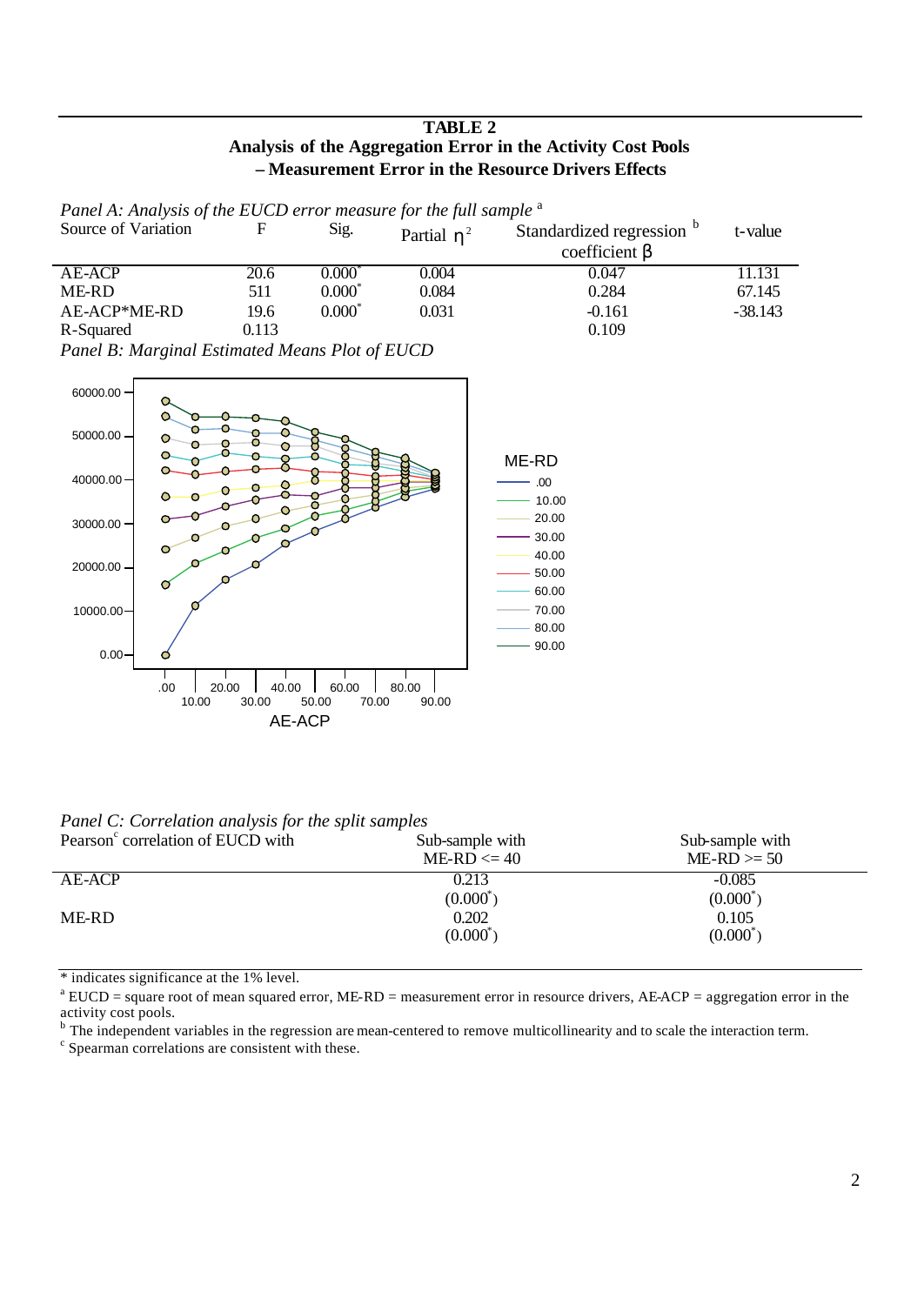| <b>TABLE 3</b>                                                               |       |                 |               |                                                |         |
|------------------------------------------------------------------------------|-------|-----------------|---------------|------------------------------------------------|---------|
| Analysis of the Aggregation Error in Activity Cost Pools                     |       |                 |               |                                                |         |
|                                                                              |       |                 |               | - Measurement Error in Activity Driver Effects |         |
| Panel A: Analysis of the EUCD error measure for the full sample <sup>a</sup> |       |                 |               |                                                |         |
| Source of Variation                                                          | F     | Sig.            | Partial $h^2$ | Standardized regression b                      | t-value |
|                                                                              |       |                 |               | coefficient $\beta$                            |         |
| AE-ACP                                                                       | 6337  | $0.000^{\circ}$ | 0.533         | 0.426                                          | 197     |
| ME-AD                                                                        | 18105 | $0.000*$        | 0.766         | 0.731                                          | 339     |
| AE-ACP*ME-AD                                                                 | 324   | $0.000^*$       | 0.345         | 0.225                                          | 104     |
| R-Squared                                                                    | 0.832 |                 |               | 0.767                                          |         |

|  |  | Panel B: Marginal Estimated Means Plot of EUCD |  |  |  |
|--|--|------------------------------------------------|--|--|--|
|--|--|------------------------------------------------|--|--|--|



*Panel C: Correlation analysis for the split samples*

| Pearson <sup>c</sup> correlation of EUCD with | Sub-sample with ME-AD $\leq$ 20<br>and $AE-ACP \geq 70$ | Sub-sample with $MEAD \ge 30$<br>and $AE-ACP \leq 60$ |
|-----------------------------------------------|---------------------------------------------------------|-------------------------------------------------------|
| AE-ACP                                        | $-0.321$                                                | 0.446                                                 |
|                                               | $(0.000^*)$                                             | $(0.000^*)$                                           |
| ME-AD                                         | 0.461                                                   | 0.579                                                 |
|                                               | $(0.000^*)$                                             | $(0.000^*)$                                           |

\* indicates significance at the 1% level.

 $a^a$  EUCD = square root of mean squared error, ME-AD = measurement error in activity drivers, AEACP = aggregation error in the activity cost pools.

<sup>b</sup> The independent variables in the regression are mean-centered to remove multicollinearity and to scale the interaction term.

<sup>c</sup> Spearman correlations are consistent with these.